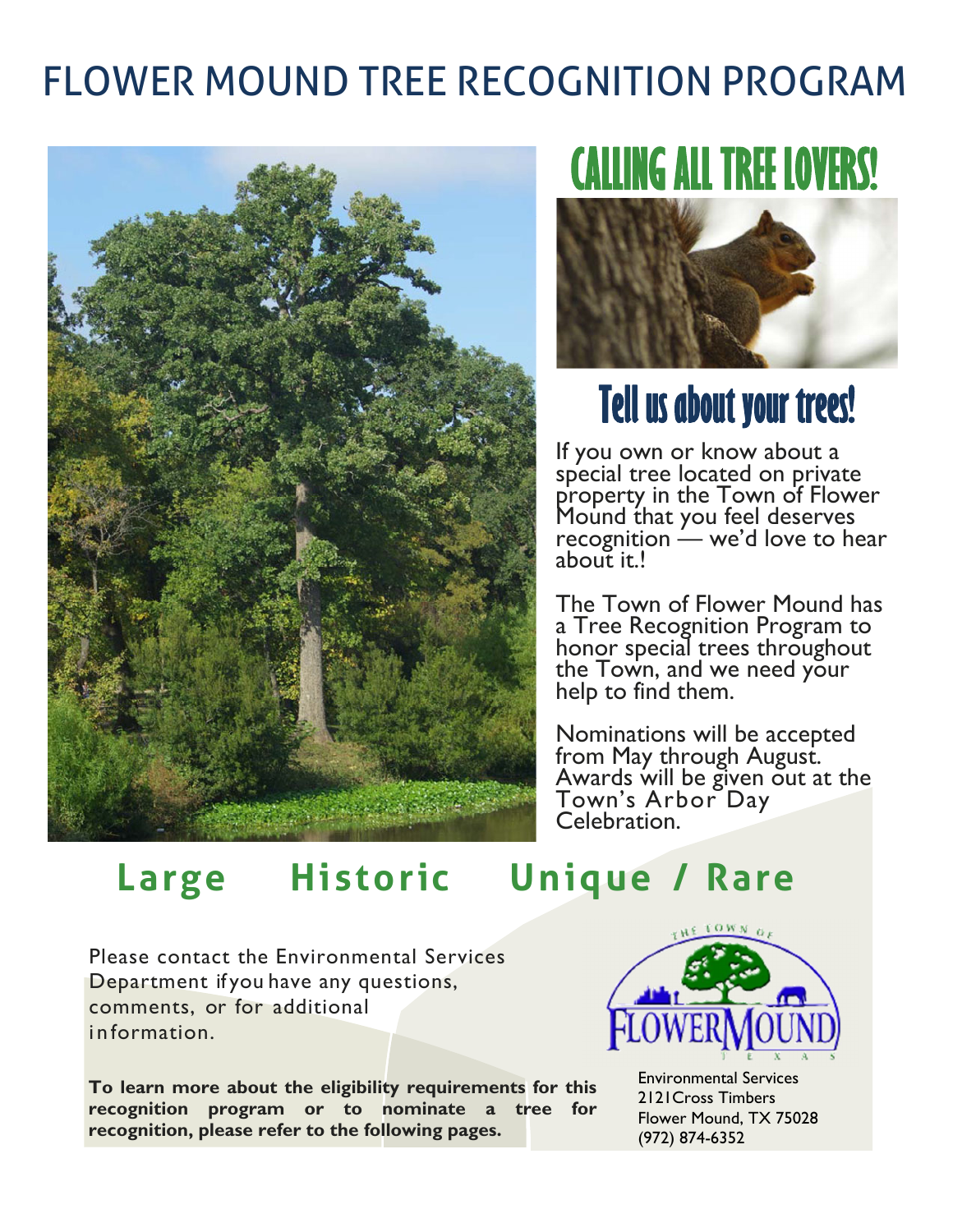

# TOWN OF FLOWER MOUND TREE RECOGNITION PROGRAM

#### **General Description**

Flower Mound's Tree Recognition Program is designed to raise awareness about the importance of trees in our community, promote proper tree care and good tree health, increase community involvement and pride in these wonderful natural resources, and recognize those who own and care for significant trees in Flower Mound.

Each year, to commemorate Texas Arbor Day (celebrated in November), Flower Mound will recognize one or more significant trees in Town. Significant can mean a lot of things, and a tree doesn't necessarily have to be large to be significant.

#### **Eligibility Requirements**

In order to qualify for recognition, the tree must fall into one or more of the following categories.

**Large -** The tree should be large for its species (perhaps the largest of its kind in the neighborhood, Town, region, etc.). There are three components that make up the size of a tree. The diameter of the trunk at 4.5 feet above ground level, the height of the tree, and the average spread of the canopy.

**Historic** - The tree is associated with a historic event, is located where a notable activity occurred, has documented history in the community (old photographs, etc.), or was considered a well-known landmark in the area prior to incorporation of the Town.

**Unique / Rare** - The tree is a nice specimen of a species that is unusual to this area.

All trees nominated for this program should be well maintained, in good overall condition / health, and be located in an area that is accessible for review. A tree will only be considered after it is confirmed that the property owner is willing to participate in the program and allow access to the property / tree for inspection.

#### **Nomination Procedure**

To nominate a tree for consideration, fill out the following form and return it to the Environmental Services Department using the contact information provided on the Nomination Form. Nominations will be accepted from May through August. Trees nominated for consideration will be reviewed by the Town's Arborist, and members of the Environmental Conservation Commission. Owners of selected trees will be notified of their award by October 1st. Awards will be given out in conjunction with the Town's Arbor Day Celebration in early November.